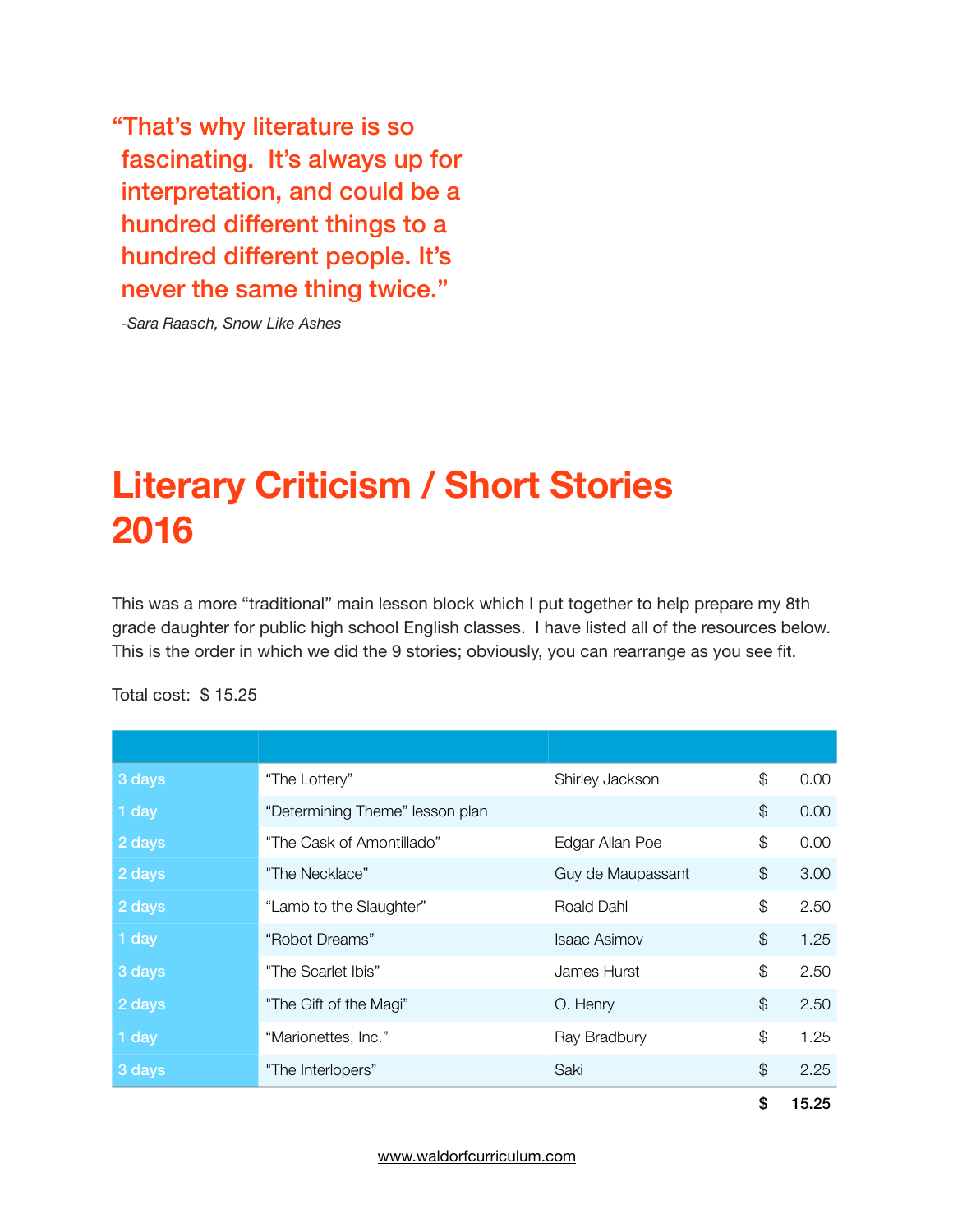# **"The Lottery" by Shirley Jackson**

## **Links**

FREE lesson plan "The Lottery: Tradition's Impact on Human Behavior" <http://www.cpalms.org/Public/PreviewResourceLesson/Preview/32908>

"The Lottery" story: [https://sites.middlebury.edu/individualandthesociety/files/2010/09/jackson\\_lottery.pdf](https://sites.middlebury.edu/individualandthesociety/files/2010/09/jackson_lottery.pdf)

"Body Ritual Among the Nacirema"article: <http://www.ohio.edu/people/thompsoc/Body.html> 

# **Pacing**

| <b>Prep</b>                                       | Day One                                                                               | Day Two                                                               | Day Three                                                                                                                                                           |
|---------------------------------------------------|---------------------------------------------------------------------------------------|-----------------------------------------------------------------------|---------------------------------------------------------------------------------------------------------------------------------------------------------------------|
| print lesson plan /<br>student materials          | Lesson plan sections<br>Prior Knowledge,<br>Teaching Phase, and<br>Guided Practice #1 | Remainder of Guided<br>Practice, Independent<br>Practice, and Closure | Read and discuss<br>Horace Miner's "Body<br>Ritual Among the<br>Nacirema" - what are the<br>traditions & rituals we<br>don't question because<br>we don't see them? |
| print "The Lottery" story                         |                                                                                       |                                                                       | Practice writing like an<br>ethnographer - examine<br>a room or behavior in<br>your own home.                                                                       |
| print "Body Ritual Among<br>the Nacirema" article |                                                                                       |                                                                       |                                                                                                                                                                     |

#### **Notes**

It is worth reviewing tradition *versus* ritual. And Natalie correctly remarked during the Prior Knowledge discussion that if Christmas was a ritual you would need to give the same presents every year. I thought this was a good way to remember the difference!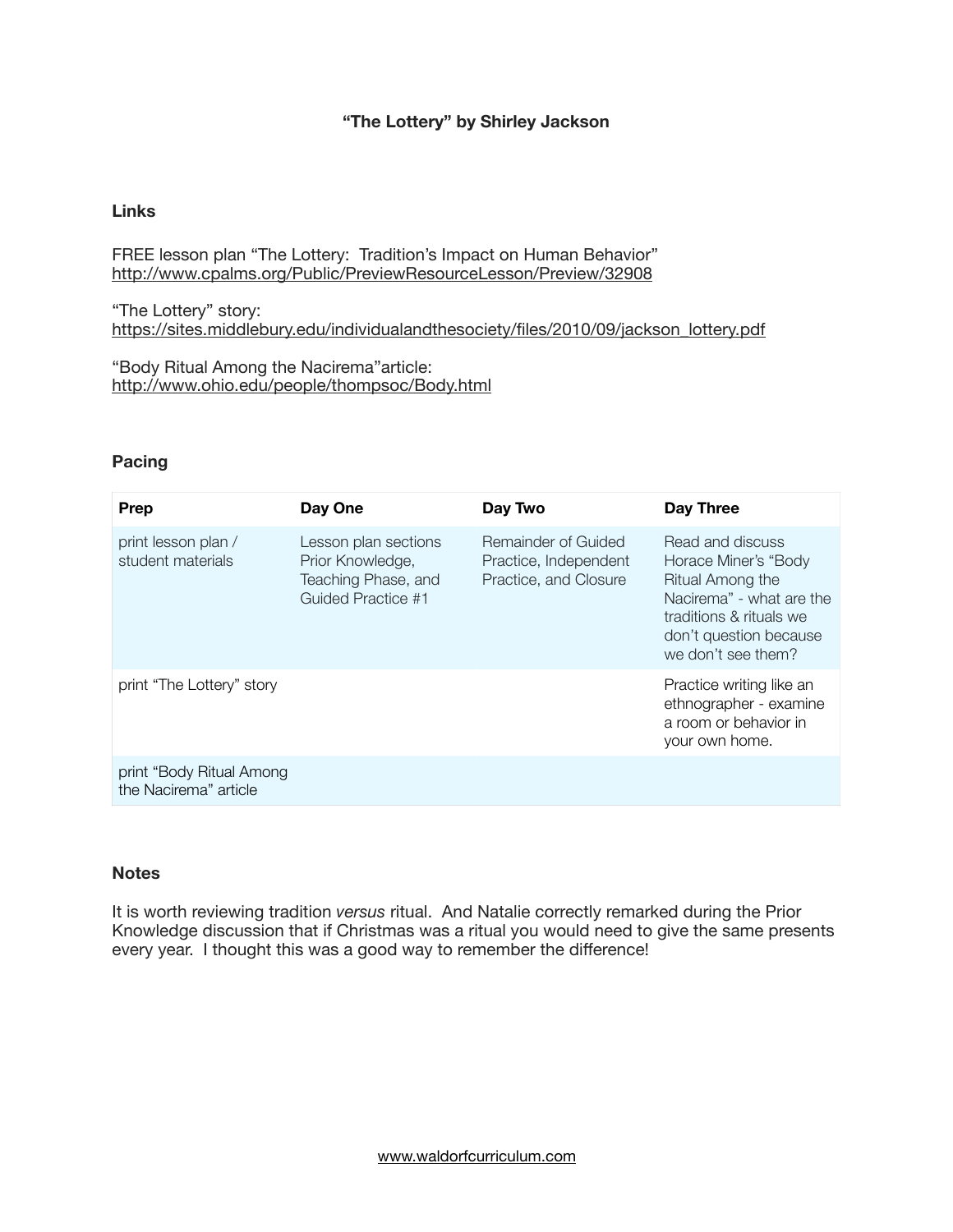# **"Determining Theme" lesson plan**

#### **Links**

FREE lesson plan created by Carla McLeod, master teacher on Teachers Pay Teachers [https://www.teacherspayteachers.com/Product/Determining-Theme-FREE-Activity-](https://www.teacherspayteachers.com/Product/Determining-Theme-FREE-Activity-Handout-2254375)Handout-2254375

YouTube video "How to Find a Theme" by Mr. Sato 411 <https://www.youtube.com/watch?v=p4qME64SkxM>

YouTube video "The Actual '73 Giving Tree Movie Spoken By Shel Silverstein" (optional) <https://www.youtube.com/watch?v=1TZCP6OqRlE>

#### **Pacing**

| <b>Prep</b>                                                  | Day One            | Day Two | Day Three |
|--------------------------------------------------------------|--------------------|---------|-----------|
| print lesson plan /<br>student materials **                  | Entire lesson plan |         |           |
| internet access for<br>YouTube video                         |                    |         |           |
| The Giving Tree or<br>another picture book of<br>your choice |                    |         |           |

#### **Notes**

I thought the video lesson was EXCELLENT and the follow-up activity was thought provoking. We did it with the picture book The Giving Tree by Shel Silverstein.

After my daughters chose their movie soundtrack songs, we talked about how The Giving Tree was actually made into a movie with music and narration by Shel Silverstein himself. We then watched it.

Afterwards we had an interesting discussion about how the voice of the person reading the story can change your perception of the theme... the nuances in Shel's voice definitely make the story sadder. He also leaves out a line, which I think is crucial to the original version, and that made us curious as to why he might have done that. Did he want to make the theme less obvious to the reader?

\*\* Print several extra copies of this activity; we returned to it again and again during the unit.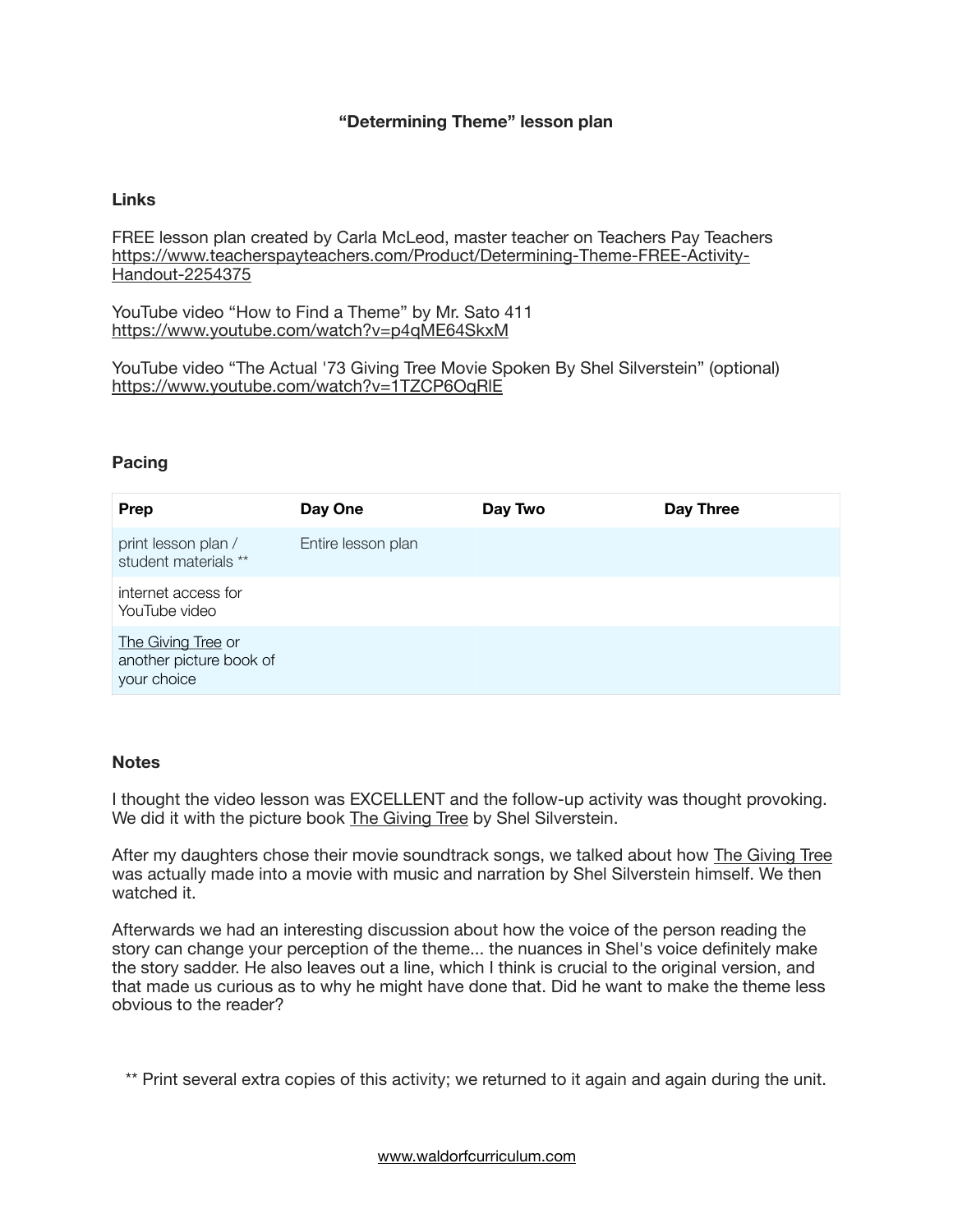# "**The Cask of Amontillado" by Edgar Allan Poe**

# **Links**

FREE lesson plan created by Laura Randazzo, master teacher on Teachers Pay Teachers [https://www.teacherspayteachers.com/Product/The-Cask-of-Amontillado-FREE-2-day-lesson](https://www.teacherspayteachers.com/Product/The-Cask-of-Amontillado-FREE-2-day-lesson-lit-analysis-storytelling-arc-717888)lit-analysis-storytelling-arc-717888

YouTube video "The Empire of Death - Paris Catacombs" by Travel TV News (optional) <https://www.youtube.com/watch?v=ZsqCXXyzlUM>

# **Pacing**

| <b>Prep</b>                                                                  | Day One                                                                                     | Day Two                                                                                                                                             | Day Three |
|------------------------------------------------------------------------------|---------------------------------------------------------------------------------------------|-----------------------------------------------------------------------------------------------------------------------------------------------------|-----------|
| print lesson plan /<br>student materials                                     | Lesson plan #1 (read<br>Poe's bio from Poetry for<br>Young People to your<br>child), #2, #3 | Lesson plan #4 (we did<br>not do #5, the<br>storytelling arc; I waited<br>until later in the MLB to<br>introduce this type of<br>graphic organizer) |           |
| print "The Cask of<br>Amontillado" story<br>(included in her lesson<br>plan) |                                                                                             |                                                                                                                                                     |           |
| Poetry for Young People:<br><b>Edgar Allan Poe</b><br>(optional)             |                                                                                             |                                                                                                                                                     |           |
| internet access for<br>YouTube video (optional)                              |                                                                                             |                                                                                                                                                     |           |

#### **Notes**

I really like the biography of Poe in the front of Poetry for Young People, but be extra sure you read it to your child instead of handing him/her the book. There is a "spoiler" which tells how "The Cask of Amontillado" ends!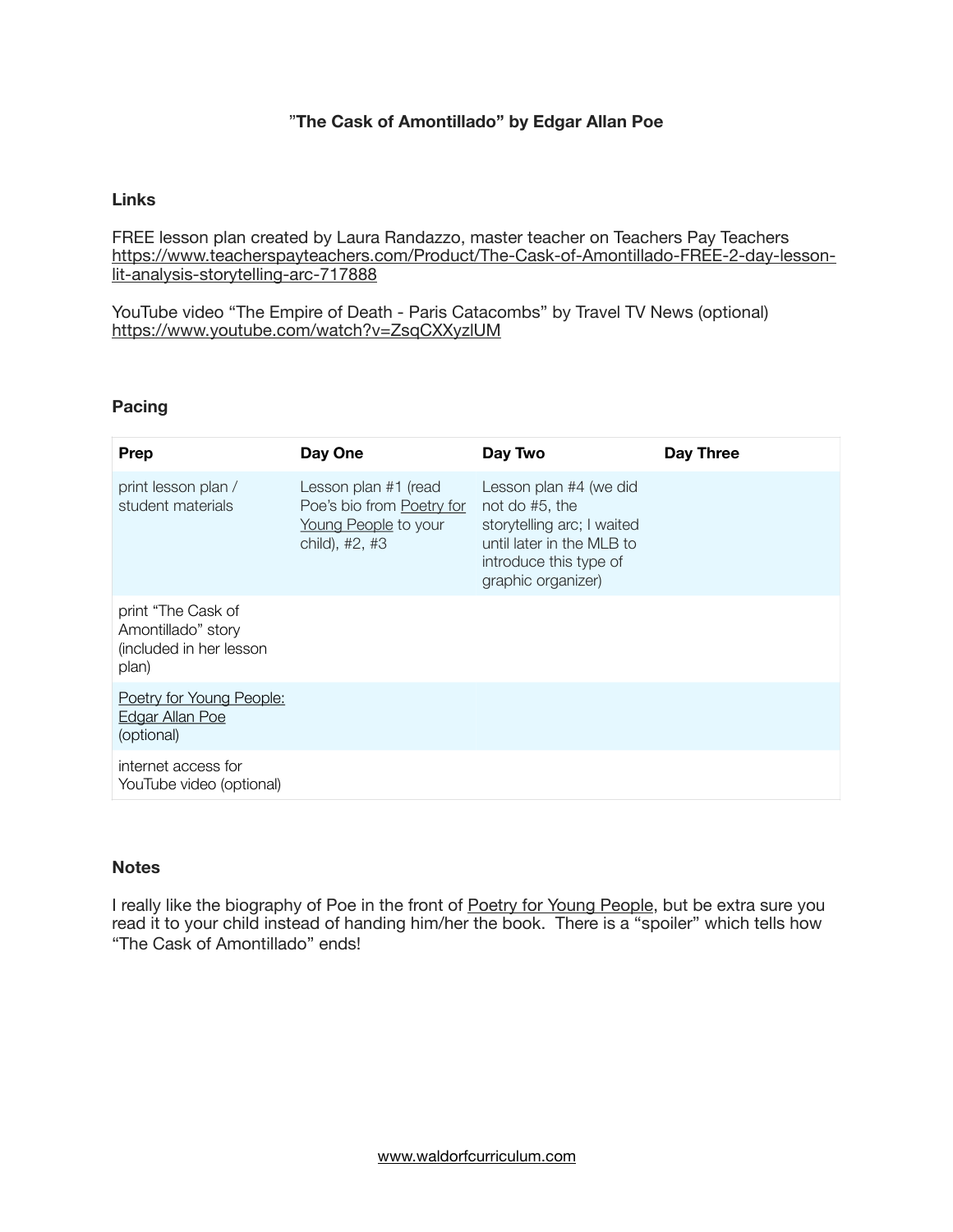# **"The Necklace" by Guy de Maupassant**

# **Links**

Lesson plan created by by Laura Randazzo, master teacher on Teachers Pay Teachers [https://www.teacherspayteachers.com/Product/The-Necklace-two-day-plan-dynamic](https://www.teacherspayteachers.com/Product/The-Necklace-two-day-plan-dynamic-approach-to-de-Maupassants-short-story-661677)approach-to-de-Maupassants-short-story-661677

# **Pacing**

| Prep                                                           | Day One               | Day Two                                                                                                                                                            | Day Three |
|----------------------------------------------------------------|-----------------------|--------------------------------------------------------------------------------------------------------------------------------------------------------------------|-----------|
| print lesson plan /<br>student materials                       | Lesson plan for Day 1 | Lesson plan for Day 2,<br>except we preferred the<br>"Determining Theme"<br>assignment from<br>Carla McLeod to the<br>essay prompt she gives<br>on the final slide |           |
| print "The Necklace"<br>story (included in her<br>lesson plan) |                       |                                                                                                                                                                    |           |
| download Prezi software                                        |                       |                                                                                                                                                                    |           |
| computer access to play<br>Prezi                               |                       |                                                                                                                                                                    |           |

#### **Notes**

Revisiting the "Determining Themes" lesson works well here. Of the five possible themes for this story which Natalie developed, her favorite was "Dreaming about the future will not lead you to appreciate the present."

Although the "soundtrack" part of the Determining Theme activity initially seemed cheesy and meant to appease the "digital generation," I have found that it really does help students. It truly forces them to pinpoint what they think the theme is by considering how it would look stated another way, through the lyrics and symbolism of a song.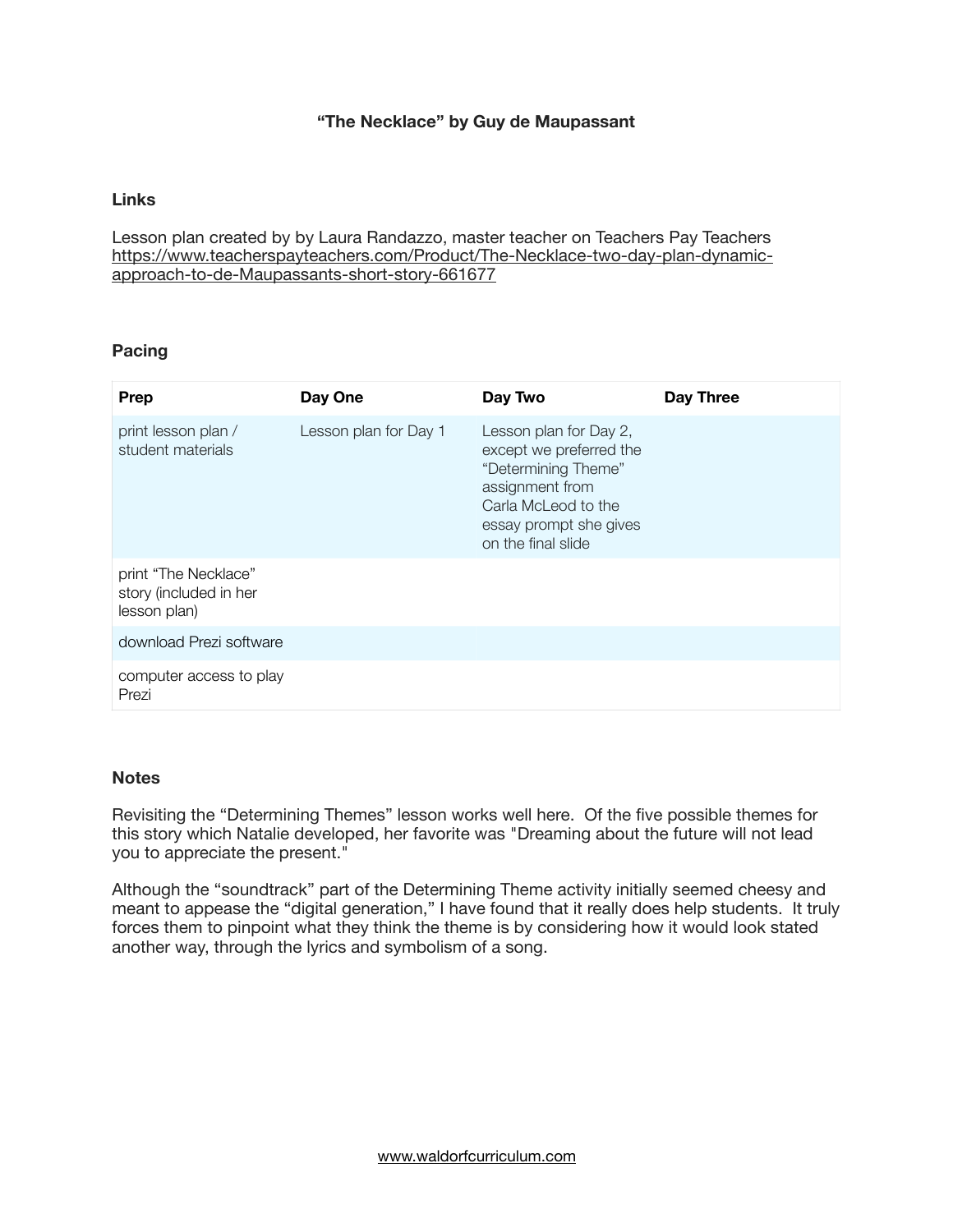# **"Lamb to the Slaughter" by Roald Dahl**

## **Links**

Lesson plan created by by Laura Randazzo, master teacher on Teachers Pay Teachers [https://www.teacherspayteachers.com/Product/Lamb-to-the-Slaughter-by-Roald-Dahl-literary](https://www.teacherspayteachers.com/Product/Lamb-to-the-Slaughter-by-Roald-Dahl-literary-analysis-real-world-writing-task-714231)analysis-real-world-writing-task-714231

"Lamb to the Slaughter" story: [http://www.depa.univ-paris8.fr/IMG/pdf/lamb\\_to\\_the\\_slaughter\\_by\\_roald\\_dahl-2.pdf](http://www.depa.univ-paris8.fr/IMG/pdf/lamb_to_the_slaughter_by_roald_dahl-2.pdf)

Alfred Hitchcock Presents "Lamb to the Slaughter" (1958) http://www.schooltube.com/video/b4ffb2ed2146057eda1d/Alfred%20Hitchcock%20Presents [%20Lamb%20to%20the%20Slaughter.%20%281958%29](http://www.schooltube.com/video/b4ffb2ed2146057eda1d/Alfred%20Hitchcock%20Presents%20Lamb%20to%20the%20Slaughter.%20%281958%29)

Venn Diagram horizontal orientation: <http://www.studenthandouts.com/3batch/venn2.pdf>

Venn Diagram vertical orientation: <http://www.studenthandouts.com/3batch/venn1.pdf>

# **Pacing**

| Prep                                                             | Day One              | Day Two                                  | Day Three                                                                                                    |
|------------------------------------------------------------------|----------------------|------------------------------------------|--------------------------------------------------------------------------------------------------------------|
| print lesson plan /<br>student materials                         | Lesson plan $#1, #2$ | Lesson plan $#3, #4, #5$<br>writing task | View film. Complete a<br>Venn diagram to<br>compare/contrast the<br>film version with the<br>original story. |
| print "Lamb to the<br>Slaughter" story                           |                      |                                          |                                                                                                              |
| internet access for Alfred<br><b>Hitchcock Presents</b><br>video |                      |                                          |                                                                                                              |
| print Venn Diagram<br>(optional)                                 |                      |                                          |                                                                                                              |

#### **Notes**

We were fascinated by the changes Hitchcock made. Most notably, in the film version Mary's husband bluntly explains why he is leaving her. If, as the comprehension questions imply, Dahl may have kept this unspoken to help the reader identify more with Mary and create sympathy, why would Hitchcock make such a change? And does the change make her less of a sympathetic character?? Although Laura Randazzo has indicated the film can be an extra treat, to me this definitely deserves a day.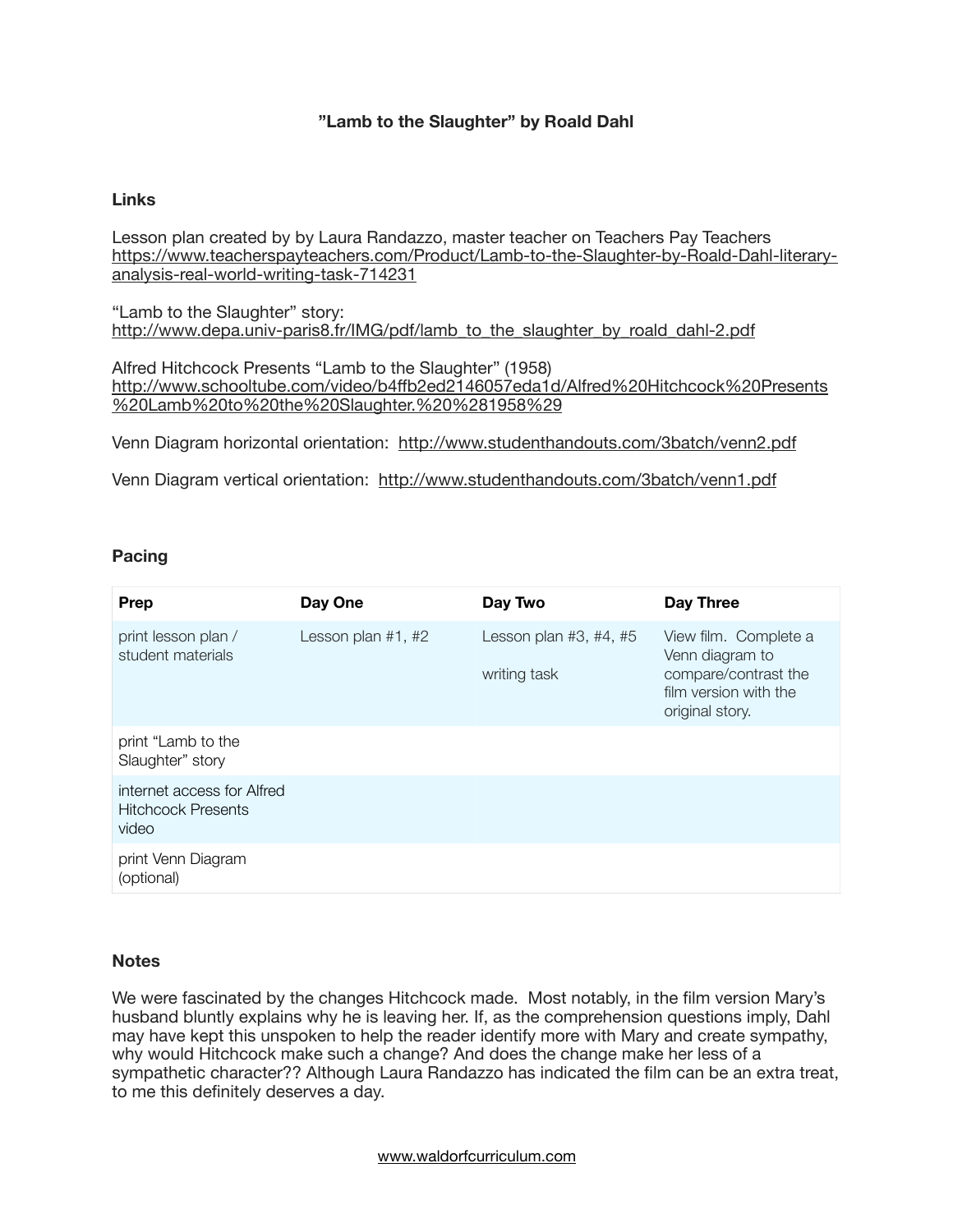# **"Robot Dreams" by Isaac Asimov**

#### **Links**

Lesson plan created by Laura Randazzo, master teacher on Teachers Pay Teachers [https://www.teacherspayteachers.com/Product/Robot-Dreams-Literary-Analysis-Worksheet](https://www.teacherspayteachers.com/Product/Robot-Dreams-Literary-Analysis-Worksheet-for-Isaac-Asimovs-Short-Story-Sci-Fi-1332995)for-Isaac-Asimovs-Short-Story-Sci-Fi-1332995

"Robot Dreams" story: [https://dscyfeducation.wikispaces.com/file/view/Robot%20Dreams%20Full%20Text.doc/](https://dscyfeducation.wikispaces.com/file/view/Robot%20Dreams%20Full%20Text.doc/457058804/Robot%20Dreams%20Full%20Text.doc) 457058804/Robot%20Dreams%20Full%20Text.doc

#### **Pacing**

| Prep                                                          | Day One                  | Day Two | Day Three |
|---------------------------------------------------------------|--------------------------|---------|-----------|
| print lesson plan /<br>student materials                      | Lesson plan $#1, #2, #3$ |         |           |
| print "Robot Dreams"<br>story                                 |                          |         |           |
| Light: The First Seven<br>Days by Sarah Waldman<br>(optional) |                          |         |           |
| The Dreamer by Cynthia<br>Rylant (optional)                   |                          |         |           |

#### **Notes**

We felt that "and there is suddenly light" and "eventually one man appeared" were both references to the book of Genesis and made parallels to the Creation of LVX-1 as a new being. If you want to go this route, two absolutely beautiful picture books to introduce the story (given that not everyone may know the Judeo-Christian Creation story) are Light: The First Seven Days by Sarah Waldman and The Dreamer by Cynthia Rylant. These would both be appropriate for a classroom read aloud to add to the discussion. Naturally, if you had a copy of the Bible, you could use that as well.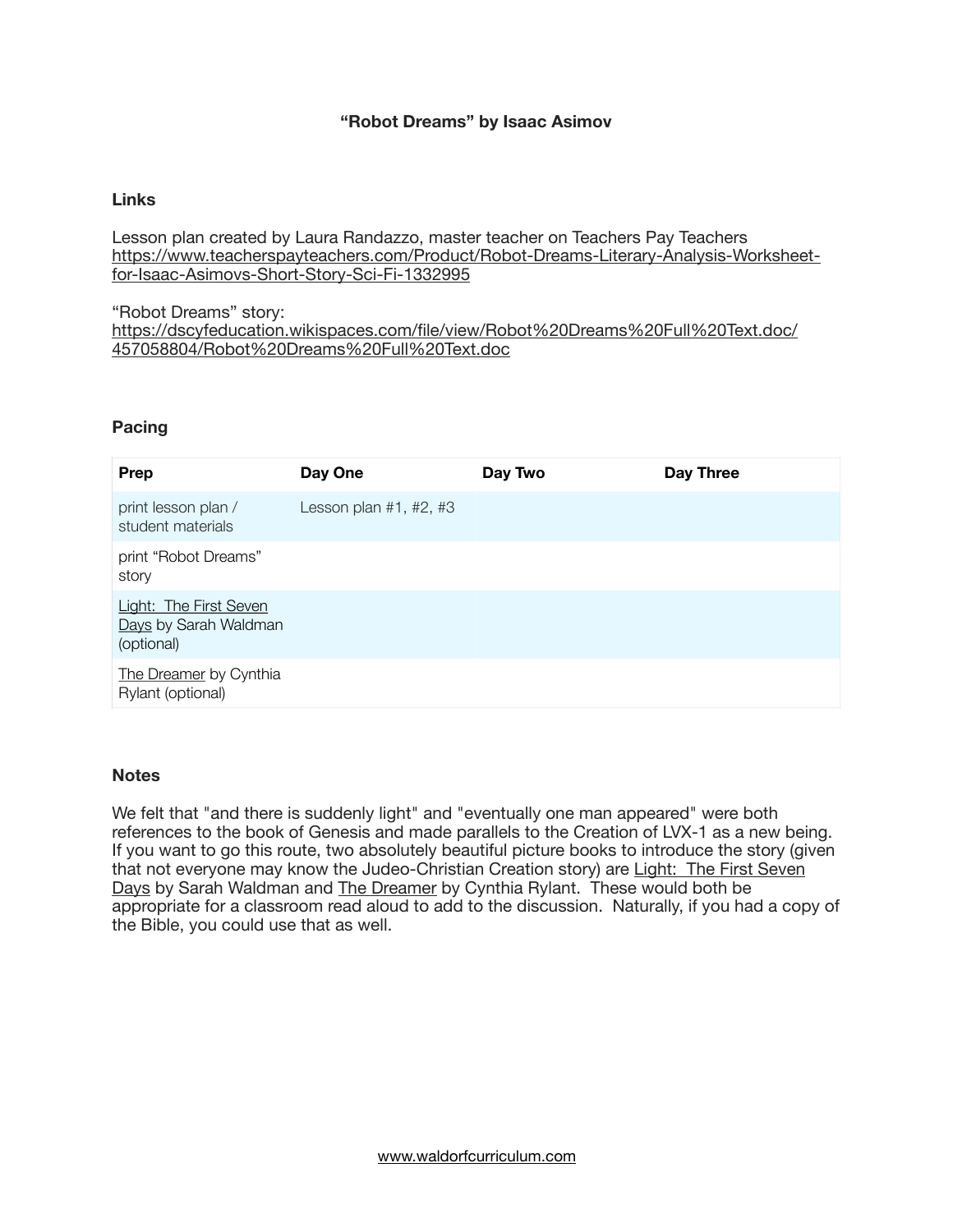# **"The Scarlet Ibis" by James Hurst**

#### **Links**

Lesson plan created by by Laura Randazzo, master teacher on Teachers Pay Teachers [https://www.teacherspayteachers.com/Product/The-Scarlet-Ibis-3-day-lesson-materials-lit](https://www.teacherspayteachers.com/Product/The-Scarlet-Ibis-3-day-lesson-materials-lit-analysis-writing-tasks-683570)analysis-writing-tasks-683570

We listened to the audio file of this story; however, you still need to print the story in order to do text analysis: <http://whs.wsd.wednet.edu/Faculty/Zobel/documents/TheScarletIbisText.pdf>

#### **Pacing**

| <b>Prep</b>                                                                 | Day One              | Day Two              | <b>Day Three</b> |
|-----------------------------------------------------------------------------|----------------------|----------------------|------------------|
| print lesson plan /<br>student materials                                    | Lesson plan $#1, #2$ | Lesson plan $#3, #4$ | Lesson plan #5   |
|                                                                             |                      |                      | writing task     |
| download "The Scarlet"<br>Ibis" audio file (included<br>in her lesson plan) |                      |                      |                  |
| print "The Scarlet Ibis"<br>story                                           |                      |                      |                  |

#### **Notes**

The graphic organizer which forces you to find examples of different types of symbolism is very helpful here, and asking Natalie to consider the symbolism of "red" built on the discussions of "black" in "The Gift of the Magi" and "white" in "Lamb to the Slaughter." I could see her literary criticism skills increasing with continued practice. I also enjoyed playing Devil's advocate and pushing her to defend her ideas with support from the text. The first few times I read this story I thought that the death of Doodle was 100% Brother's fault, through his egocentric thoughtlessness and cruelty, but we got into a discussion as to whether or not it was the Scarlet Ibis that actually killed Doodle. After all, it was on the day that the bird arrived, and he painstaking dug its grave and wore himself out, that Doodle died. If that bird hadn't shown up, would Doodle have been able to make it through the physical exercises that Brother assigned him? The answer here doesn't matter so much; it's not a question of whether we are right or wrong in how we look at the story. It is the discussion and analysis of the text that matters.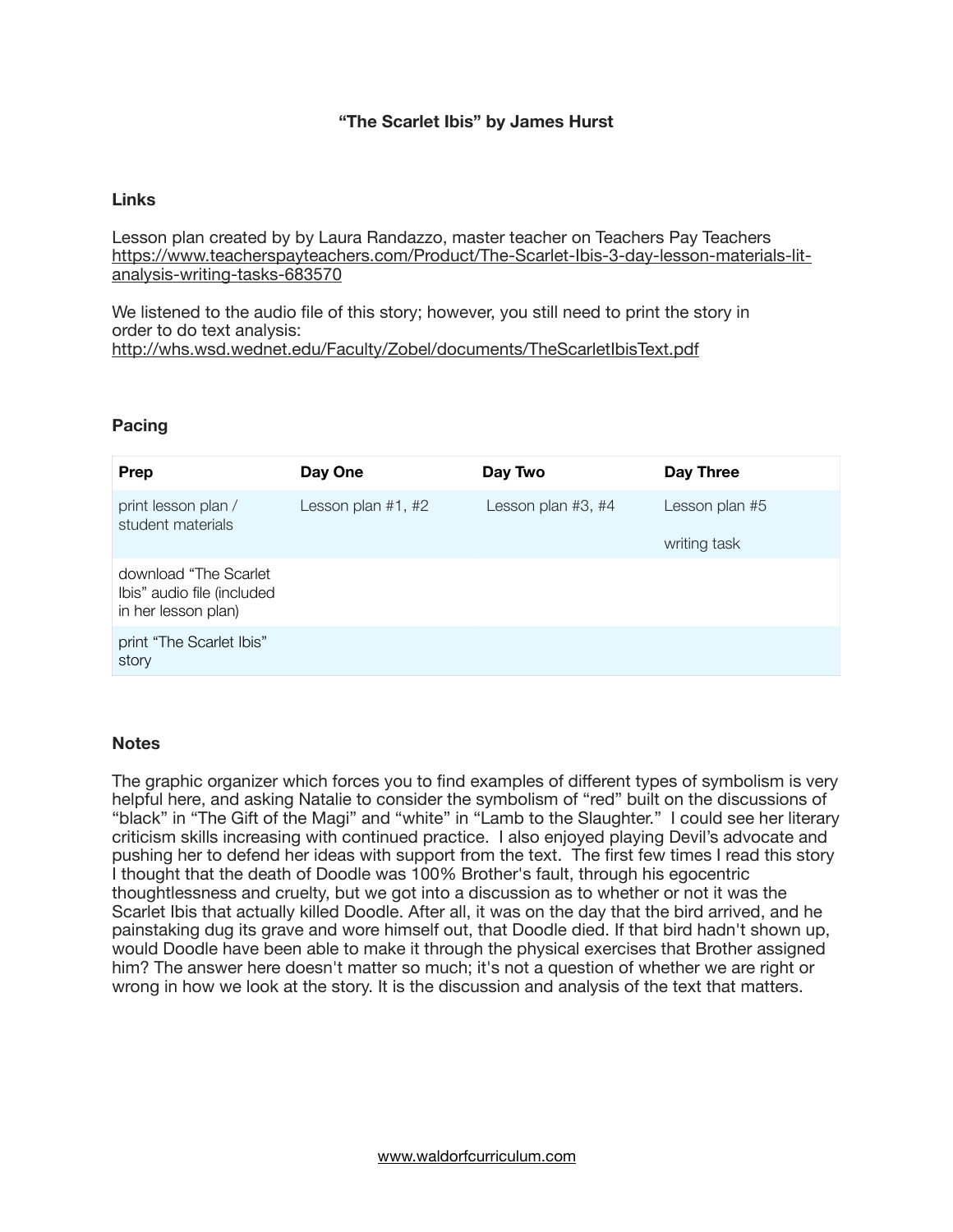# **"The Gift of the Magi" by O. Henry**

## **Links**

Lesson plan created by Laura Randazzo, master teacher on Teachers Pay Teachers [https://www.teacherspayteachers.com/Product/The-Gift-of-the-Magi-two-day-lesson-O-](https://www.teacherspayteachers.com/Product/The-Gift-of-the-Magi-two-day-lesson-O-Henrys-short-story-of-love-irony-713138)Henrys-short-story-of-love-irony-713138

We listened to the audio file of this story; however, you still need to print the story in order to do text analysis. 

# **Pacing**

| Prep                                                                              | Day One               | Day Two                                          | Day Three |
|-----------------------------------------------------------------------------------|-----------------------|--------------------------------------------------|-----------|
| print lesson plan /<br>student materials                                          | Lesson plan for Day 1 | Lesson plan for Day 2:<br>creative writing piece |           |
| download "The Gift of<br>the Magi" audio file<br>(included in her lesson<br>plan) |                       |                                                  |           |
| print "The Gift of the<br>Magi" story (included in<br>her lesson plan)            |                       |                                                  |           |
| colored pencils are<br>needed for Day 2                                           |                       |                                                  |           |

#### **Notes**

One note of interest: My daughter struggled with the symbolism of "platinum." The only connection she had with this was references on the radio to records "going platinum." Her logic therefore went as follows. When an album goes platinum it means it has sold a lot of copies and so she thought the chain could have gone through a lot of hands before it got to Jim, meaning it was perfect for only him, or Della could have searched through a lot of items to find that chain and had not given up. I appreciate that even when she's "wrong" she's thinking hard about the story and I can see her understanding of symbolism is increasing as we go through the main lesson block.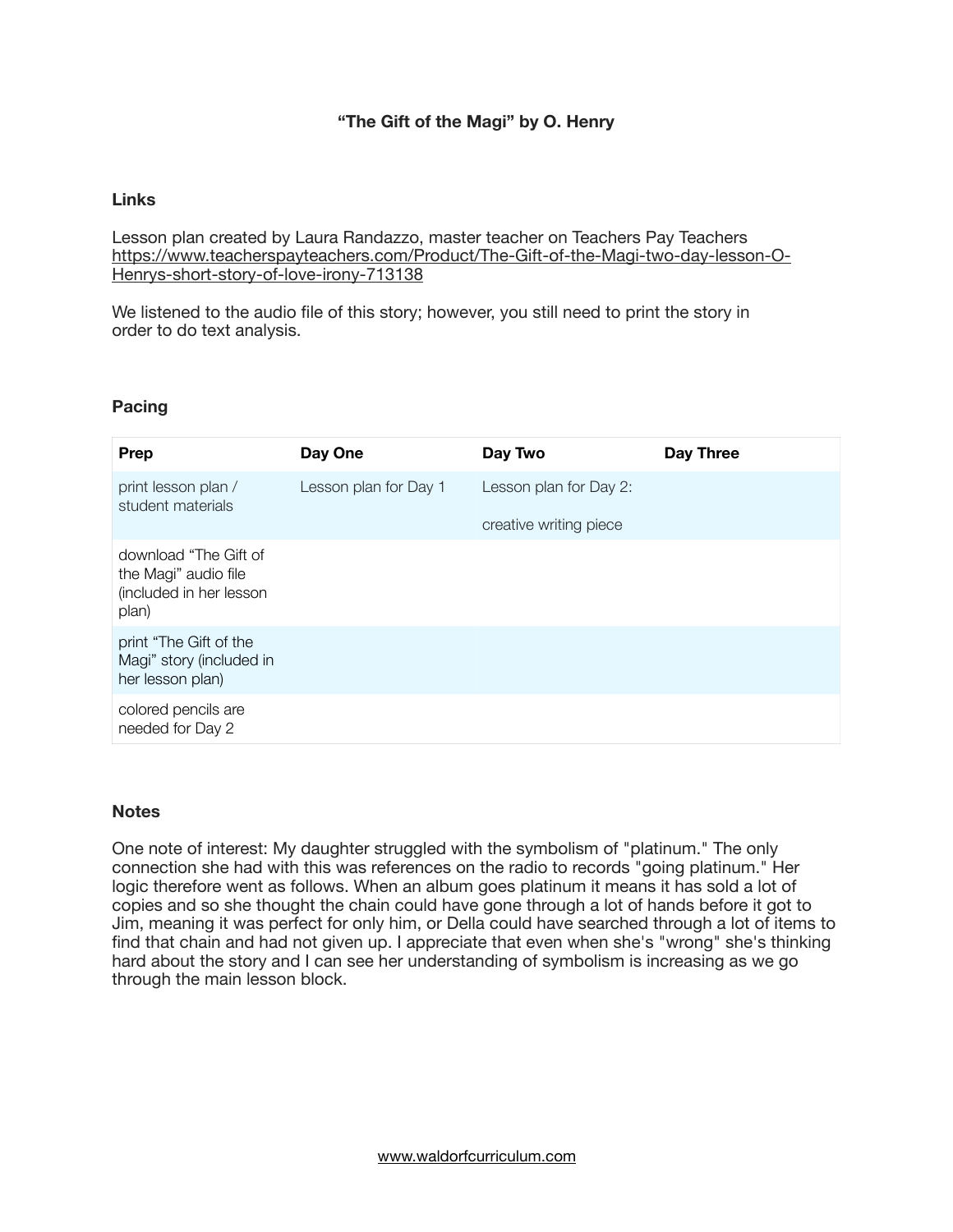# **"Marionettes, Inc." by Ray Bradbury**

# **Links**

Lesson plan created by Laura Randazzo, master teacher on Teachers Pay Teachers [https://www.teacherspayteachers.com/Product/Marionettes-Inc-Literary-Analysis-Worksheet](https://www.teacherspayteachers.com/Product/Marionettes-Inc-Literary-Analysis-Worksheet-for-Ray-Bradburys-Short-Story-1325716)for-Ray-Bradburys-Short-Story-1325716 

"Marionettes, Inc." story: <http://www.angelfire.com/or/grace/marionettes.html>

#### **Pacing**

| Prep                                     | Day One            | Day Two | Day Three |
|------------------------------------------|--------------------|---------|-----------|
| print lesson plan /<br>student materials | Entire lesson plan |         |           |
| print "Marionettes, Inc."<br>story       |                    |         |           |

#### **Notes**

We had an interesting discussion with question #7. We thought that "someone" could leave open the possibility that Braling won the fight with his marionette and that he has now decided to truly appreciate his wife and treat her better, given that he narrowly escaped death. After all, we don't really know who won the physical altercation (though it's likely the machine).

OR, Bradbury could refer to Braling II as "someone" because by developing free will and a personality of his own, and falling in love, he has woken up and is now alive. This time in taking Mr. Braling's place, he is no longer a "creature;" he is now a person in his own right. He *is*  someone.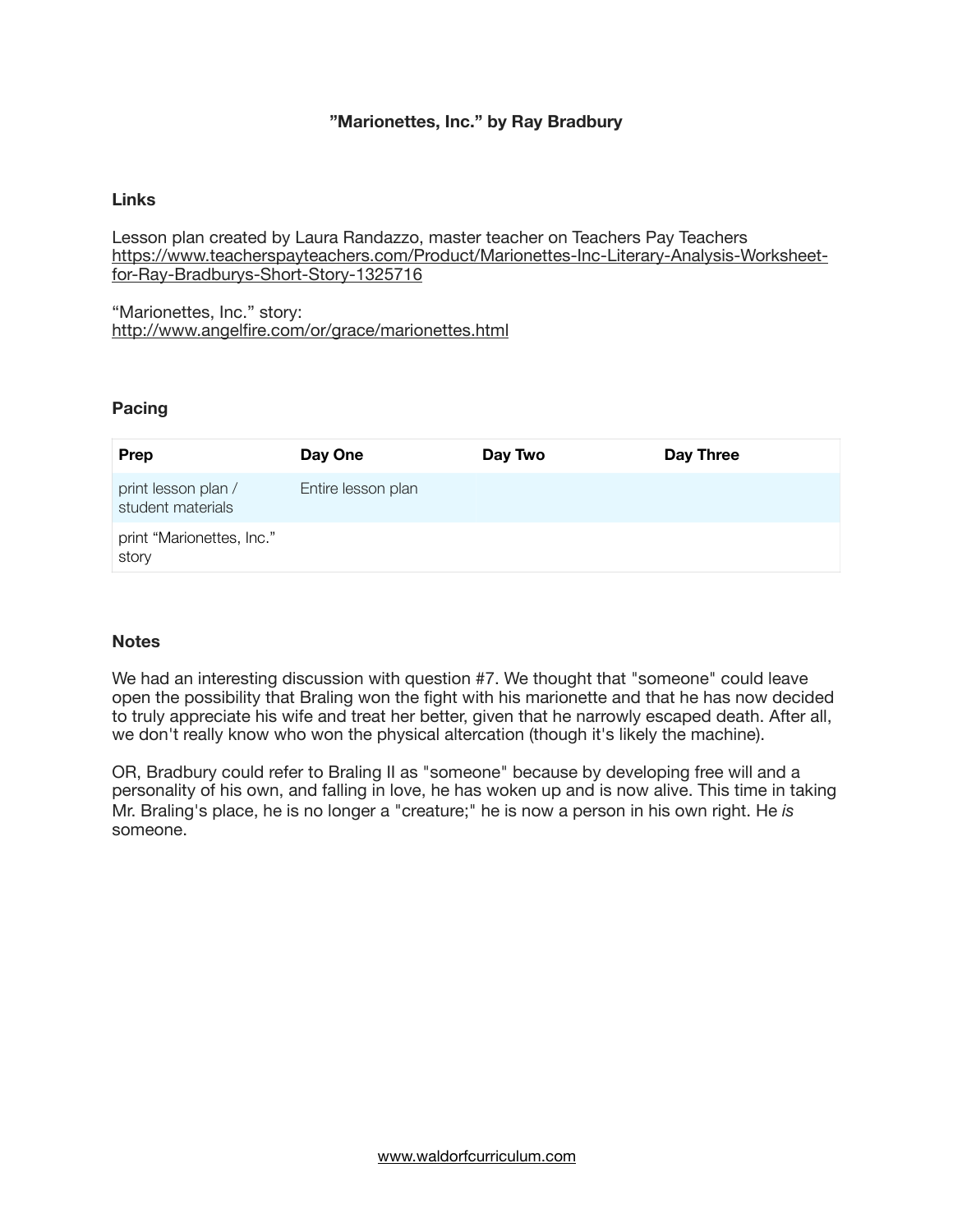# **"The Interlopers" by Saki**

## **Links**

Lesson plan created by Laura Randazzo, master teacher on Teachers Pay Teachers [https://www.teacherspayteachers.com/Product/The-Interlopers-Saki-45-min-lesson-lit](https://www.teacherspayteachers.com/Product/The-Interlopers-Saki-45-min-lesson-lit-analysis-writing-task-664925)analysis-writing-task-664925

FREE lesson plans by Rebecca Ray: <http://www.storyboardthat.com/teacher-guide/the-interlopers-by-saki>

FREE storyboard template: <https://www.teacherspayteachers.com/Product/Storyboard-332876>

FREE plot diagram template: <https://www.teacherspayteachers.com/Product/Short-Story-Planning-Guide-687890>

#### **Pacing**

| <b>Prep</b>                                                            | Day One                           | Day Two                        | Day Three                         |
|------------------------------------------------------------------------|-----------------------------------|--------------------------------|-----------------------------------|
| print lesson plan /<br>student materials by<br>Laura Randazzo          | Lesson plan by Laura<br>Randazzo: | Lesson plans by<br>Rebecca Ray | Lesson plan by Laura<br>Randazzo: |
|                                                                        | read story                        | storyboarding:                 | creative writing piece            |
|                                                                        | comprehension                     | • plot diagrams                |                                   |
|                                                                        | questions                         | • visual vocabulary<br>cards   |                                   |
|                                                                        |                                   | • types of conflict            |                                   |
| print lesson plans /<br>student materials by<br>Rebecca Ray            |                                   |                                |                                   |
| print three copies of<br>storyboard template, one<br>for each activity |                                   |                                |                                   |
| print plot diagram<br>template                                         |                                   |                                |                                   |
| colored pencils are<br>needed for Day 2                                |                                   |                                |                                   |
| Reviving the Essay by<br>Gretchen Bernabei<br>(optional)               |                                   |                                |                                   |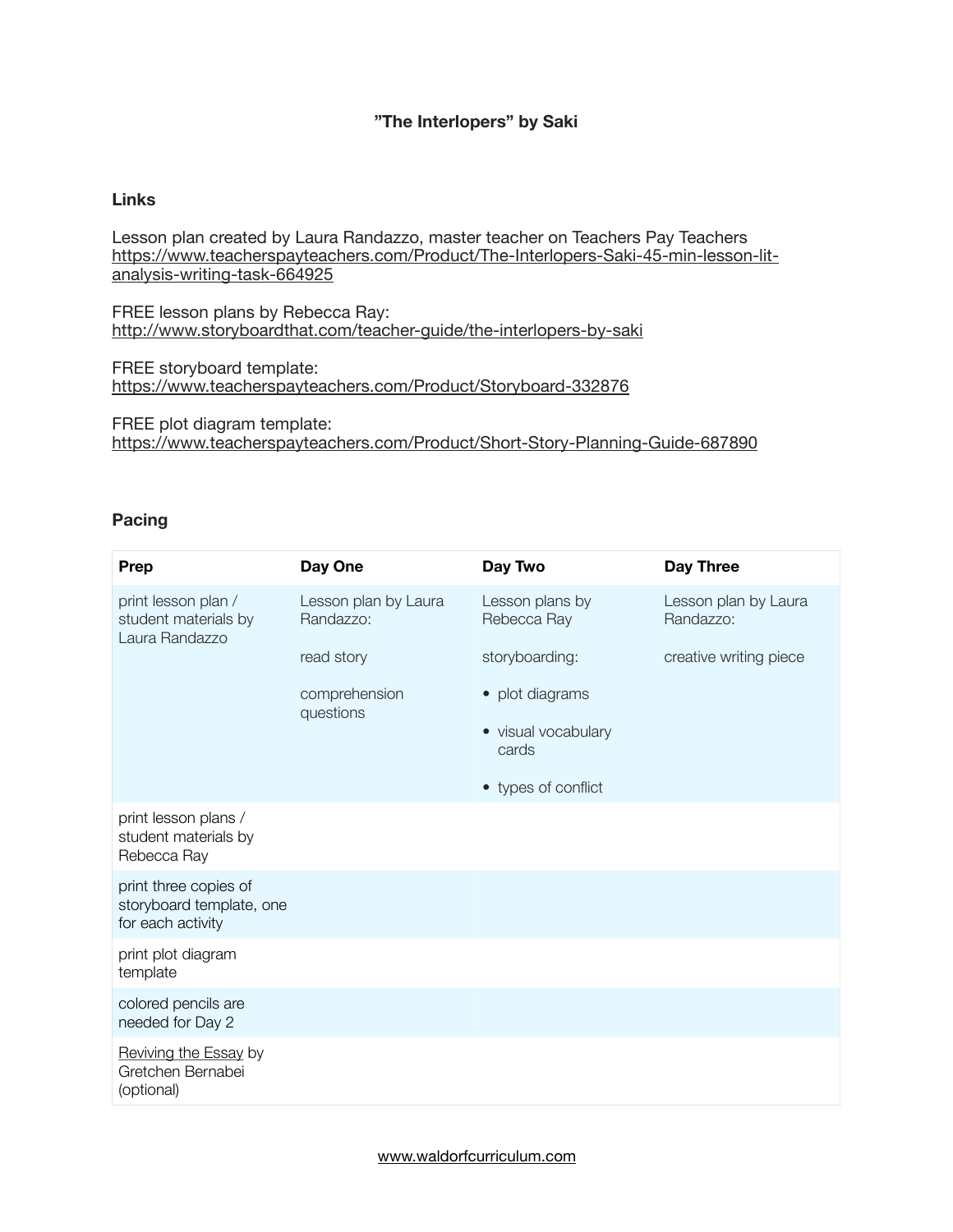# **Notes**

This main lesson block has a combination of literary analysis and creative writing assignments. Reviving the Essay: How to Teach Structure Without Formula (Grades 4-12) by Gretchen Bernabei is a GREAT resource if you want to do additional essay writing with your child. These lessons are inspirational and lead to high quality non-formulaic not-boring results. Lesson One, "Truisms," is an excellent choice for this story. On page 5 you will find a picture to go with the truism "People create their own punishments." We did Truisms as a week-long lesson.

Day One:

"People create their own punishments" as the Truism for Step 1, 16 visuals from Architectural Digest magazine for Step 2, "Something surprising" for Step 3, and the Debriefing Questions.

[\(for the images I chose and the truisms they came up with, read my blog post at http://](http://switzerite.blogspot.com/2015/09/reviving-essay-truisms.html) switzerite.blogspot.com/2015/09/reviving-essay-truisms.html)

Day Two:

Spin-off #4 with "The House That Ate Mosquito Pie" from e.e. cumming's Fairy Tales.

Day Three:

Spin-off #4 (with variation on page 8) with "Rikki-Tikki-Tavi" by Rudyard Kipling.

(this showed me how little my daughters understood at the time about Theme; see my blog post: <http://switzerite.blogspot.com/2015/09/reviving-essay-truisms.html>)

Day Four:

We repeated Spin-off #4 with variation on page 8, with much better results! This time I used the Robert Frost poem "Out, Out —" from Poetry for Young People. You can also find it at [http://www.poetryfoundation.org/poem/238122.](http://www.poetryfoundation.org/poem/238122)

(read their truisms: [http://switzerite.blogspot.com/2015/10/learning-about-statistics.html\)](http://switzerite.blogspot.com/2015/10/learning-about-statistics.html)